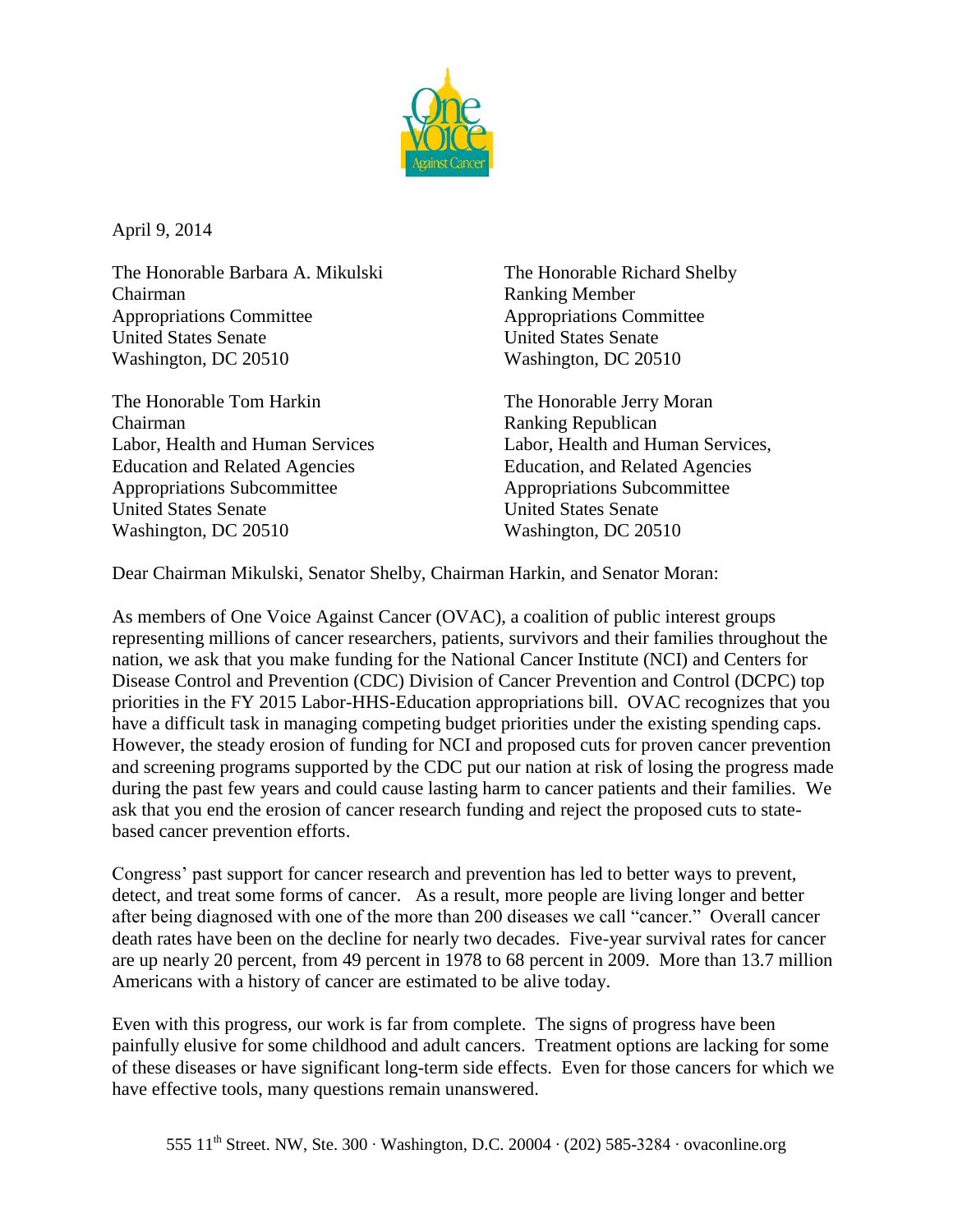Equally pressing are the demographic challenges of cancer; 77 percent of cancer diagnoses occur in people over age 55. The lifetime risk of cancer is 1 in 2 for men and 1 in 3 for women. These risks are even greater for people with certain risk factors.

## **Cancer Research – The Front Line in the Fight Against Cancer**

OVAC strongly supports funding for the NIH and advocates for multiple institutes and centers; a table with our complete list of funding requests is attached. That said, funding for cancer research is our top priority. For this reason, OVAC is requesting that you provide NCI with \$5.26 billion in FY 2015.

Cancer remains a public health crisis; this year alone, an estimated 1.6 million Americans will be diagnosed with cancer, 585,000 people in the U.S. will die from the disease, and it will cost our economy an estimated \$216 billion. Further, cancer incidence is projected to nearly double by 2020, particularly among the aging Baby Boomer population.

When accounting for inflation, the NIH budget has dropped 22% (\$6 billion) since 2003; NCI's budget has been cut even more  $-24.7\%$  (\$1.1 billion). The reason for this difference is that cancer research funding as a share of the NIH budget has steadily declined during for more than a decade while the scientific and public health need has gone up. A decade ago, the NIH funded nearly one out three grant applications. In FY 2013, the NIH success rate was 16.8 percent; the success rate for NCI research grant applications was 13.7 percent.

Meanwhile, opportunities to advance the development of more precise and personalized cancer therapies are within our grasp. The availability of resources must keep up with the scientific opportunities that are within our reach.

The trend of an eroding cancer research budget must end if we expect to make the scientific advances that are needed to address the challenges we face. Moving forward, we ask that NCI receive funding increases that are commensurate with overall growth at the NIH.

## **Cancer Prevention and Early Detection – Putting Research Advances into Practice**

OVAC is also requesting that you provide the CDC cancer programs with \$510 million in FY 2015.

Half of all cancer deaths could be avoided through prevention: by eliminating tobacco use, encouraging better diet and exercise, and giving all Americans access to cancer screening and preventive medicine. The CDC cancer prevention and control programs provide vital resources to every state for cancer monitoring and surveillance, screening programs, state cancer control planning and implementation, and awareness initiatives targeting breast, skin, prostate, colon, ovarian, and blood cancers.

There is also a misconception that enactment of the Affordable Care Act obviates the need for the state-based cancer screening programs supported by the CDC. Unfortunately, even with expanded access to healthcare, there are a significant number of adults that will continue to rely on these safety net programs for their cancer screenings. As a result of funding shortfalls, about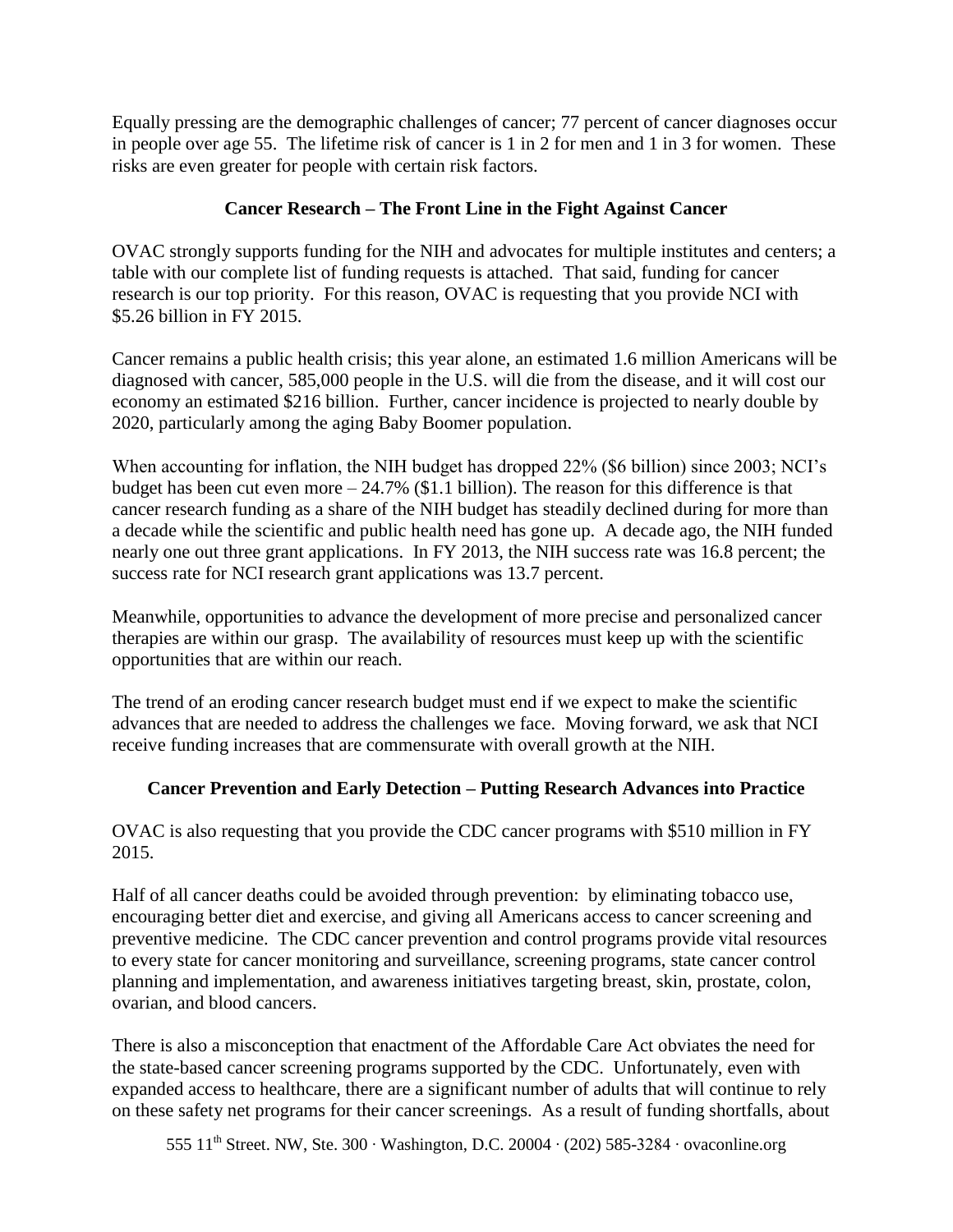60 percent of eligible women go unscreened for breast cancer, and for colorectal cancer, only 19 percent of uninsured adults are adequately screened compared to 62 percent of insured adults. Adequate funding for the CDC in FY 2015 will ensure that a half-million women are screened for breast and cervical cancer, allow tens of thousands of men and women to have access to colorectal screening, ensure we are able to monitor state- and local-based cancer patterns and trends, and provide greater support for state and local awareness and education programs.

## **Oncology Nursing – Caring for Patients and Conducting Research**

Lastly, OVAC asks you to support a higher rate of nursing scholarships and loan repayment applications, as well as other essential programs to sustain our nation's nursing workforce. Oncology nurses are on the front lines in the provision of quality care for cancer patients – administering chemotherapy, managing patient therapies and side-effects, providing treatment education and counseling to patients and family members. OVAC requests that the Health Resources and Services Administration Title VIII Nursing Programs receive \$251 million in FY 2015.

For all of these reasons, we ask you to ensure that the fight against cancer remains a top national priority. We ask that the funding lost in the past few years for cancer research, prevention, nursing, and other important programs that play a direct role in reducing cancer incidence and mortality be restored. The members of OVAC thank you for your consideration of this request and stand ready to support your efforts to promote research funding.

Sincerely,

Alliance for Prostate Cancer Prevention American Academy of Dermatology Association American Association for Cancer Research American Cancer Society Cancer Action Network American College of Surgeons Commission on Cancer American Sexual Health Association American Society of Clinical Oncology American Society for Radiation Oncology Association of American Cancer Institutes Bladder Cancer Advocacy Network C-Change Cancer Support Community Charlene Miers Foundation for Cancer Research Debbie's Dream Foundation: Curing Stomach Cancer Esophageal Cancer Action Network Fight Colorectal Cancer Friends of Cancer Research Hematology/Oncology Pharmacy Association Intercultural Cancer Council Caucus International Myeloma Foundation The Leukemia & Lymphoma Society